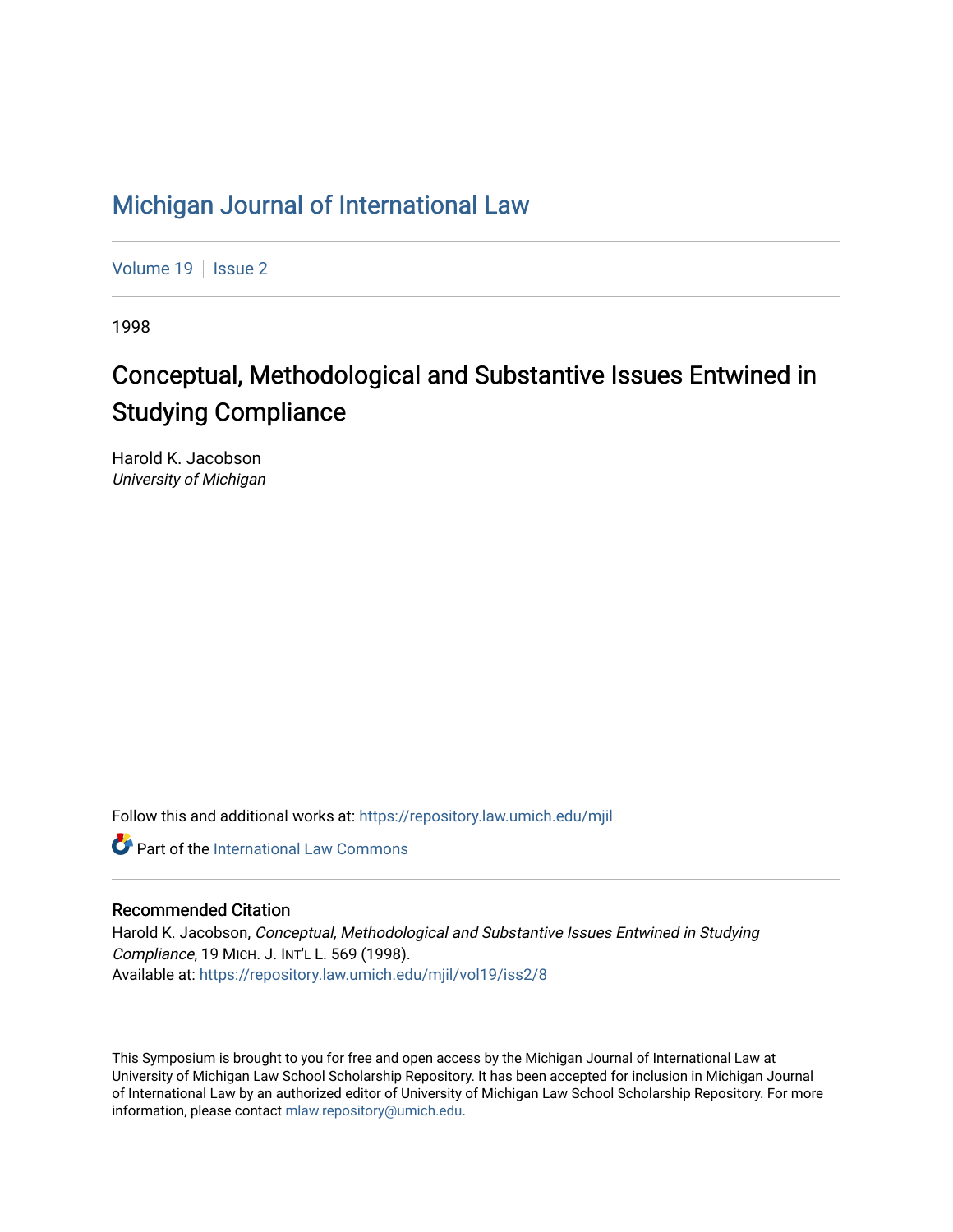# **AFTERWORD**

# **CONCEPTUAL, METHODOLOGICAL AND SUBSTANTIVE ISSUES ENTWINED IN STUDYING COMPLIANCE**

## *Harold K. Jacobson\**

#### **INTRODUCTION**

In his insightful introduction to this collection Jose E. Alvarez refers to the popularity of studies of "why nations behave." He explains this popularity as a response to the increasing waves of international regulation that have occurred during the closing years of the twentieth century, regulation that frequently involves issues previously left to nation states. As one who has been a participant over the past decade in an effort to discover answers to the question that Alvarez put so clearly,' **I** am pleased **by** the broad interest that the subject has gained and feel privileged to have an opportunity to comment on a range of studies beyond our own, to explore what has been accomplished **by** the collective effort, and to frame issues that could benefit from further investigation and urge that this research be undertaken. As a political scientist, **I** am grateful to be able to state in a legal journal my firm belief that this topic must be explored jointly **by** legal scholars and social scientists and to express gratitude to those legal scholars who have worked on the topic with social scientists. These two broad themes will define my essay. Examining the articles in this collection will provide a base but not the only base for my comments.

Jesse Siddal Reeves Professor of Political Science and Senior Research Scientist, Center for Political Studies, Institute for Social Research, University of Michigan. Ph.D., Yale University **(1955);** M.A., Yale University **(1952);** B.A., University of Michigan **(1950).**

**<sup>1.</sup>** The Research Consortium on National Compliance with International Environmental Agreements of the Committee on Research on Global Environmental Change of the Social Science Research Council. Edith Brown Weiss, Francis Cabell Brown Professor of International Law at the Georgetown University Law Center, and **I** have chaired this consor tium. The principal product of the consortium's research, *Engaging Countries: Strengthening Compliance with International Environmental Accords,* will be published in the fall of **1998 by** the MIT Press.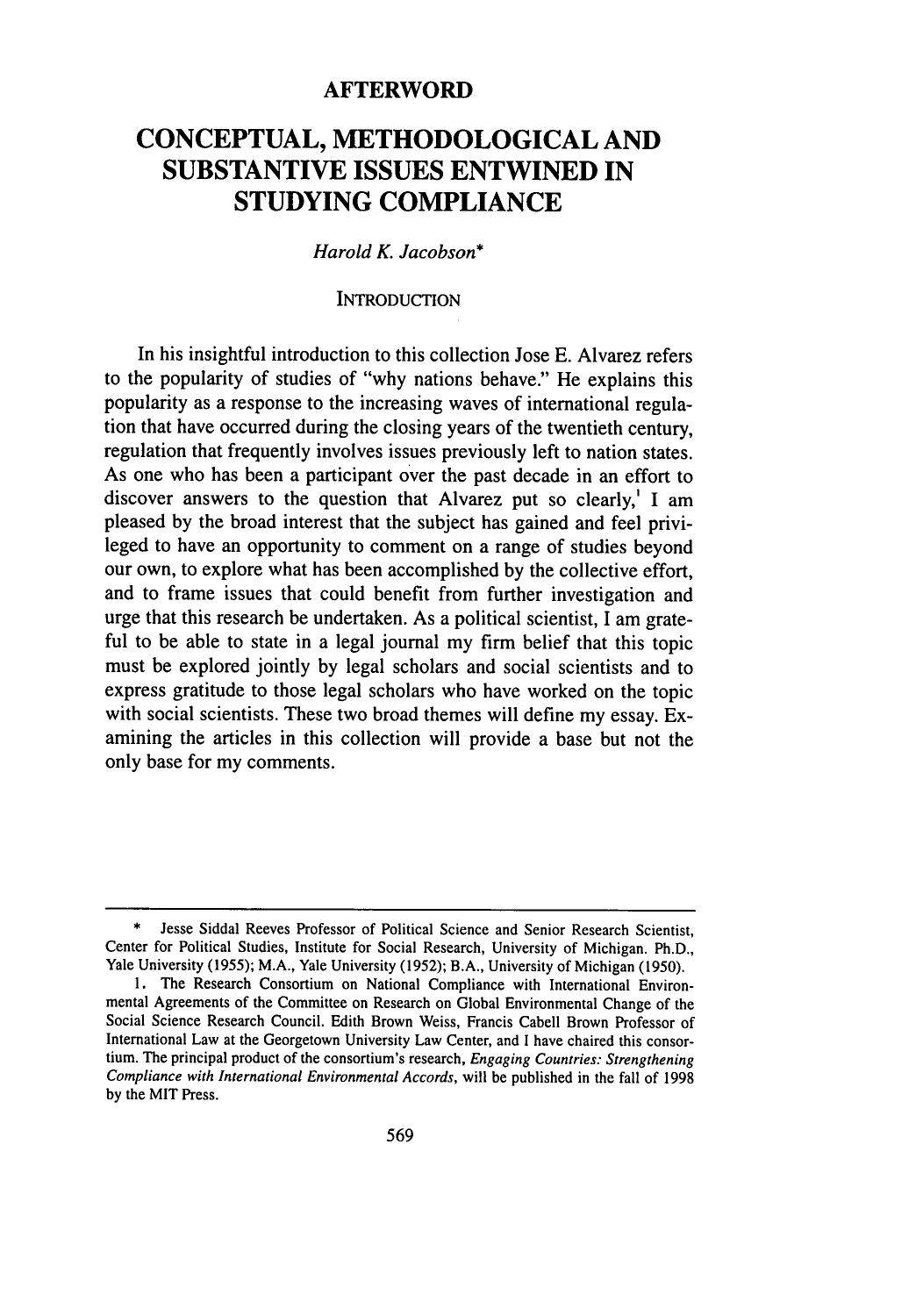#### To WHAT EXTENT Do NATIONS BEHAVE?

At the outset, I must raise a cautionary flag concerning one aspect of the condition of compliance studies that was generally so accurately characterized by Alvarez. He stated that the question of *why* nations behave is seen by some as more relevant than the traditional question of *whether* nations behave. True, but our stressing the belief that the question of why is more relevant risks our assuming that we know more than we actually do about the extent to which nations comply with international norms, both formal binding obligations and soft law. Louis Henkin's much quoted statement, "It is probably true that almost all nations observe almost all principles of international law and almost all of their obligations almost all of the time,"<sup>2</sup> is undoubtedly correct but when it was stated it begged specification of the word almost which appears in the sentence four times. Thirty years after the sentence first appeared in print, our ability to specify what almost means in each of the instances when it is used in the sentence is little better than it was then.

Indeed, the issue has become even more complicated, partly because of our improved understanding of the nature of compliance and partly because of the increasing waves of international regulation to which **Al**varez referred. It is more complicated because we now know that particularly with respect to the obligations that have come into force more recently compliance is not an either or issue. It is not the case that nations can always easily be judged to be in compliance or not with their obligations, rather the issue frequently is to determine to what extent are nations in compliance. To illustrate the point with a trivial example, drivers may obey speed limits on some but not all roads, or not exceed seventy mile per hour limits, but regularly drive thirty-five miles per hour in thirty mile per hour zones. We could specify that the driver was in compliance some of the time with some of the speed limits, but the question that is posed in international relations is usually more general. It would be, "are speed limits obeyed?" Analogous situations to this trivial example arise with treaties such as the Convention on International Trade in Endangered Species<sup>3</sup> that impose multiple and frequently complex obligations. Moreover, as Abram Chayes and Antonia H. Chayes have so clearly demonstrated, judging compliance

<sup>2.</sup> Louis HENKiN, How NATIONS BEHAVE 47 (2d ed. 1979).

<sup>3.</sup> Convention on International Trade in Endangered Species, Mar. 3, 1973, 27 U. S. T. 1087, T.I.A.S. No. 8249.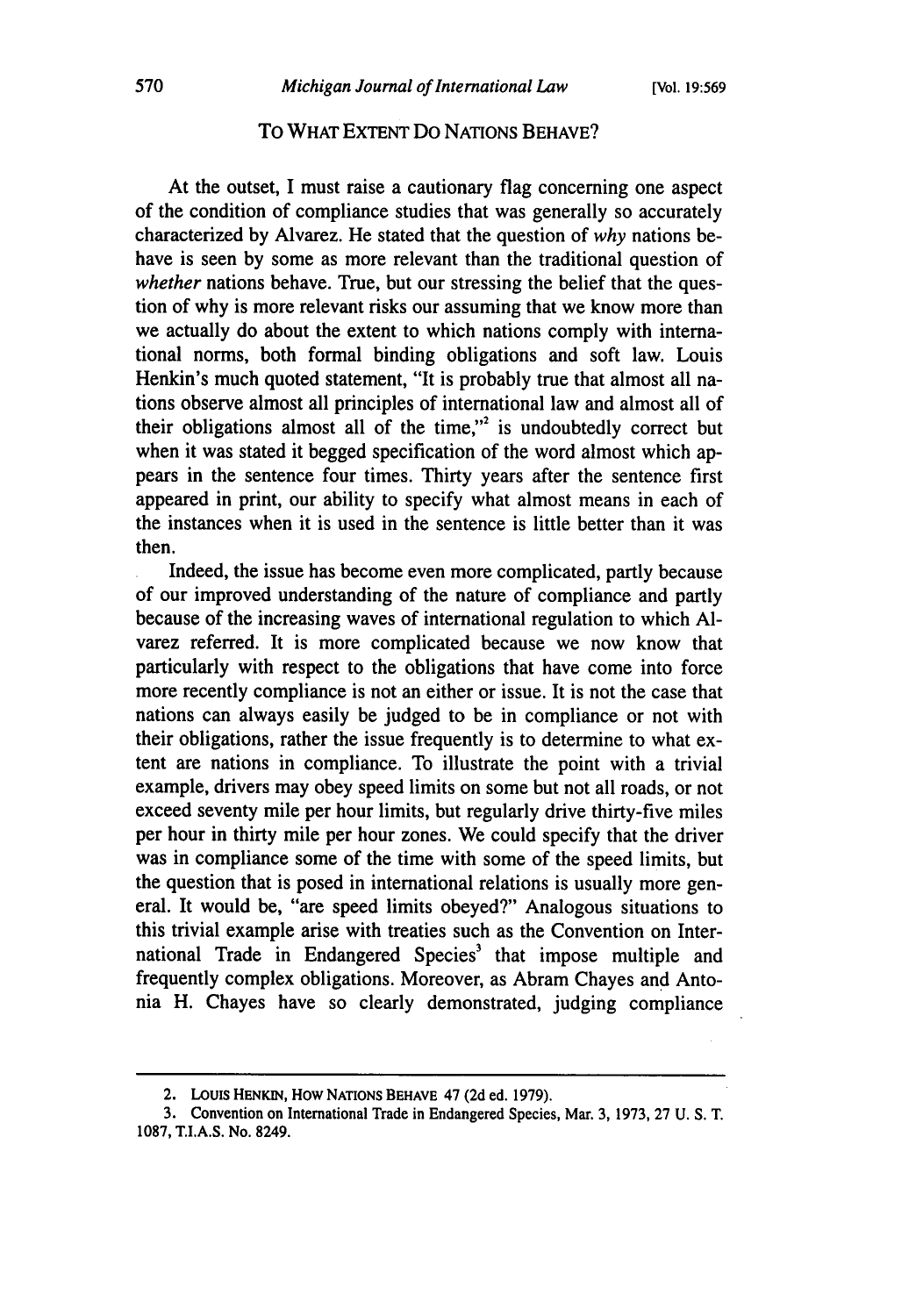frequently involves interpretation of exactly what the obligations mean in complicated contexts.<sup>4</sup>

Systematic knowledge about the extent of compliance of nations with the many international obligations that they have accepted is relatively limited. We know a good bit about compliance with traditional arms control and trade agreements. The number of parties to many arms traditional control treaties is limited, the obligations are relatively clear, and the stakes involved if nations did not comply could be very high. Governments and international governmental organizations (IGOs), particularly the Western European Union, the Organization for Security and Cooperation in Europe, and the International Atomic Energy Agency, have elaborate systems to monitor arms control. Because trade agreements can involve issues of considerable monetary importance, private parties and governments both have strong interests in monitoring them carefully, and the World Trade Organization has robust dispute settlement mechanisms that are used extensively.

We know considerably less about the extent of compliance with international norms that involve social welfare, human rights, and the environment. The International Labor Organization has long had highly developed mechanisms for checking compliance with international labor conventions,<sup>5</sup> but beyond this international governmental organizations have generally not been deeply engaged in measuring compliance until recently. We also know less about compliance with new forms of arms control and trade agreements. It was only in the run-up to the 1992 United Nations Conference on Environment and Development held in Rio de Janeiro that concern with compliance with international environmental accords became a major issue.<sup>6</sup> Prior to that time the evidence that was available was primarily anecdotal and supplied by nongovernmental organizations. This information was useful, but it was not systematic.

If we are to sharpen our understanding of *why* nations behave, we must understand better than we do now the extent to which and the cir-

*<sup>4.</sup> See* ABRAM **CHAYES** & ANTONIA **H. CHAYES, THE NEW** SOVEREIGNTY: **COM-**PLIANCE WITH INTERNATIONAL REGULATORY AGREEMENTS (1995).

*<sup>5.</sup> See* **ERNST B. HAAS, HUMAN RIGHTS AND INTERNATIONAL ACTION: THE CASE OF FREEDOM OF ASSOCIATION (1970); ERNEST ALFRED LANDY, THE EFFECTIVENESS OF INTERNATIONAL SUPERVISION: THIRTY YEARS OF** I.L.O. **EXPERIENCE (1966); Virginia A. Leary,** *Nonbinding Accords in the Field of Labor, in* **INTERNATIONAL COMPLIANCE** WITH **NONBINDING ACCORDS 247-64** (Edith **Brown Weiss ed., 1998).**

*<sup>6.</sup> See* **THE EFFECTIVENESS OF INTERNATIONAL ENVIRONMENTAL AGREEMENTS (Peter H. Sand ed. 1992); Survey of Existing International Agreements and Instruments and Its Follow Up, U.N. Doc. A/Conf. 151/PC/103, Addendum 1 (1992); U.S. GOVERNMENT ACCOUNTING OFFICE, INTERNATIONAL AGREEMENTS ARE NOT WELL** MONITORED **(GAO/RCED** 92-43, **1992).**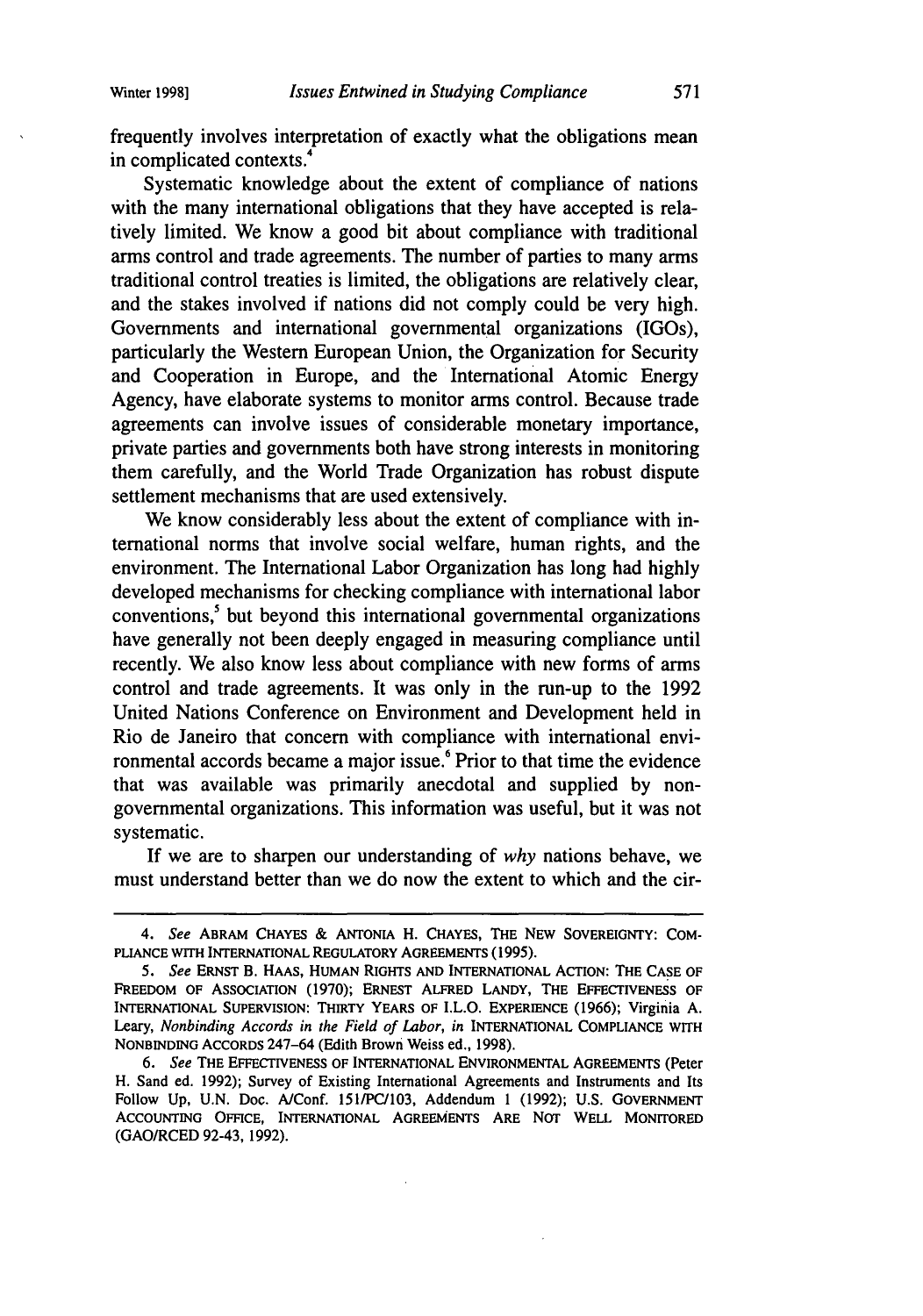cumstances in which nations behave in accord with the norms that they have accepted. It is obvious from what we know that the behavior of some nations is closer to the international norms they have accepted than that of others, that nations follow some norms more than they follow other norms, and that nations' behavior with respect to international norms changes oyer time. Calibrating these variations is an essential step toward understanding better the causal mechanisms that produce them.

The articles in this collection reflect this weakness in our knowledge. With the partial exception of the contribution by David S. Ardia, there is very little information in them about the actual behavior of nations. In his contribution, Ardia eloquently describes weaknesses and lacunae in the legal structure of the regimes for ocean management and then adduces evidence of the decline in ocean fish and mammal stocks to support his conclusion that the regimes require strengthening. He makes a strong case for his argument.

The argument could be refined and strengthened through additional research. During the same period that fish and mammal stocks have declined, the world's population has increased substantially and dietary habits have changed, increasing the demand for proteins and particularly for fish, thus the problem has become more complex. In addition, fishing techniques have altered. Different regimes for different fish and mammal stocks have had differing degrees of success, and the behavior of States in these regimes has varied.<sup>7</sup> In his study of international oil pollution at sea, Ronald Mitchell vividly demonstrated that compliance can be dramatically improved when treaty provisions take into account actors' incentives and their material and managerial capacities.<sup>8</sup> For example, when the International Convention for the Prevention of Pollution from Ships was modified to rely on equipment standards rather than discharge limitations, compliance became much easier to monitor and increased sharply. Oran Young has shown how complex the domestic politics concerning fisheries management within a single country, the United States, can be.<sup>9</sup> Because of the importance of the United States as a market and the U.S. fishing industry, any scheme for strengthening compliance would have to take account of the incentives of various actors within the U.S. political scene. The broad point is that Ardia's proposal for an International Marine

*<sup>7.</sup> See* M. J. Peterson, *International Fisheries Management, in* PETER M. **HAAS,** ROBERT **0.** KEOHANE & MARC A. LEVY, INSTITUTIONS FOR THE EARTH: SOURCES OF EFFECTIVE INTERNATIONAL ENVIRONMENTAL PROTECTION 249-305 (1993).

*<sup>8.</sup>* See RONALD MITCHELL, INTENTIONAL OIL POLLUTION AT SEA: ENVIRONMENTAL POLICY AND TREATY COMPLIANCE (1994).

*<sup>9.</sup> See* ORAN R. YOUNG, RESOURCE REGIMES: NATURAL RESOURCES AND SOCIAL INSTITUTIONS (1982).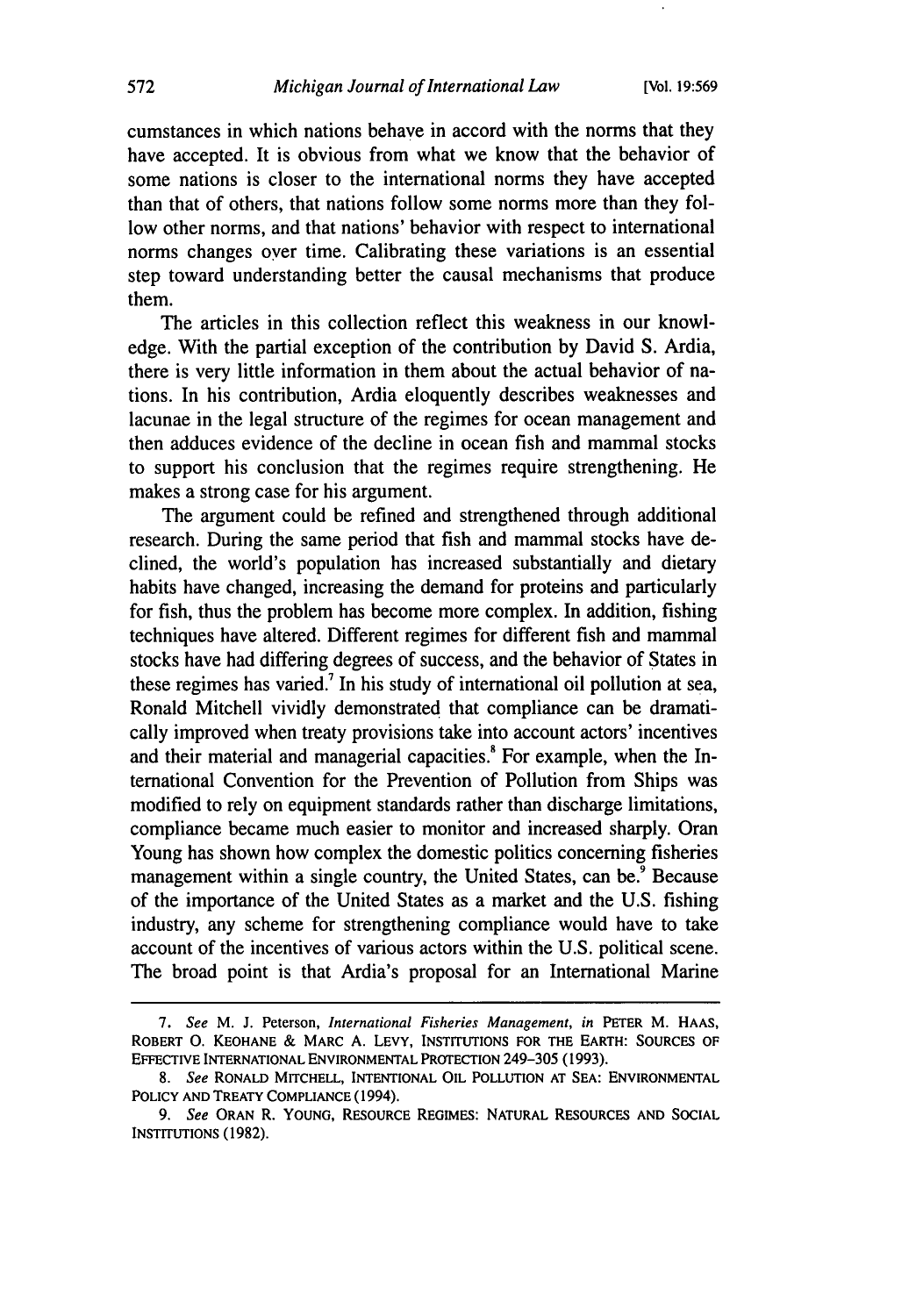Monitoring and Coordination Agency could be refined and strengthened if more were known about the behavior of nations.

Ardia does rely heavily on one of the generalizations that has emerged from the empirical work on compliance. All empirical studies of compliance have shown how effective non-governmental organizations can be and how important they are to strengthening compliance especially with obligations dealing with social welfare, human rights, and the environment. **1o**

We need to learn more about the extent of compliance. This would provide a strong foundation for analyses to improve understanding of *why* nations behave, which would in turn enhance our capacity to offer effective prescriptions.

## APPROACHES TO THE STUDY OF COMPLIANCE

In his contribution to this collection, Benedict Kingsbury argues that the concept of compliance does not and cannot have meaning "except as a function of prior theories of the nature and the operation of the law to which it pertains."<sup>11</sup> He shows clearly that different theories of international law offer different explanations for compliance.

A positivist political scientist, which I profess to be, would accept these different explanations as hypotheses to be investigated. Compliance may in some measure be a matter of rational calculation of costs and benefits, and it may also in some measure be the result of individuals adhering to their internalized sense that laws should be obeyed. It is true as Kingsbury maintains that social scientists have not found it easy to probe and measure internalized norms, but doing this has been the core of a great deal of social science research, and this research has produced much useful knowledge.<sup>12</sup> Internalized norms are very much part of the conceptual framework of positivist social scientists.

Note that I have stated these two possible explanations so that they can be regarded as complementary. Most positivist social scientists believe that there are usually multiple rather than single explanations for behavior and take it as one of their tasks to attempt to ascertain the relative influence of each of the several explanations. In our study of

<sup>10.</sup> Harold K. Jacobson & Edith Brown Weiss, *Strengthening Compliance with International Environmental Accords: Preliminary Observations from a Collaborative Project,* 1 GLOBAL GOVERNANCE 119 (1995).

<sup>11.</sup> Benedict Kingsbury, *The Concept of Competing Conceptions of International Law,* 19 MICH. J. INT'L L. 345, 346 (1998).

<sup>12.</sup> For a good summary of some of this work see *Micropolitical Theory, Vol. 2 in* HANDBOOK OF POLITICAL SCIENCE (Fred I. Greenstein & Nelson W. Polsby eds., 1975).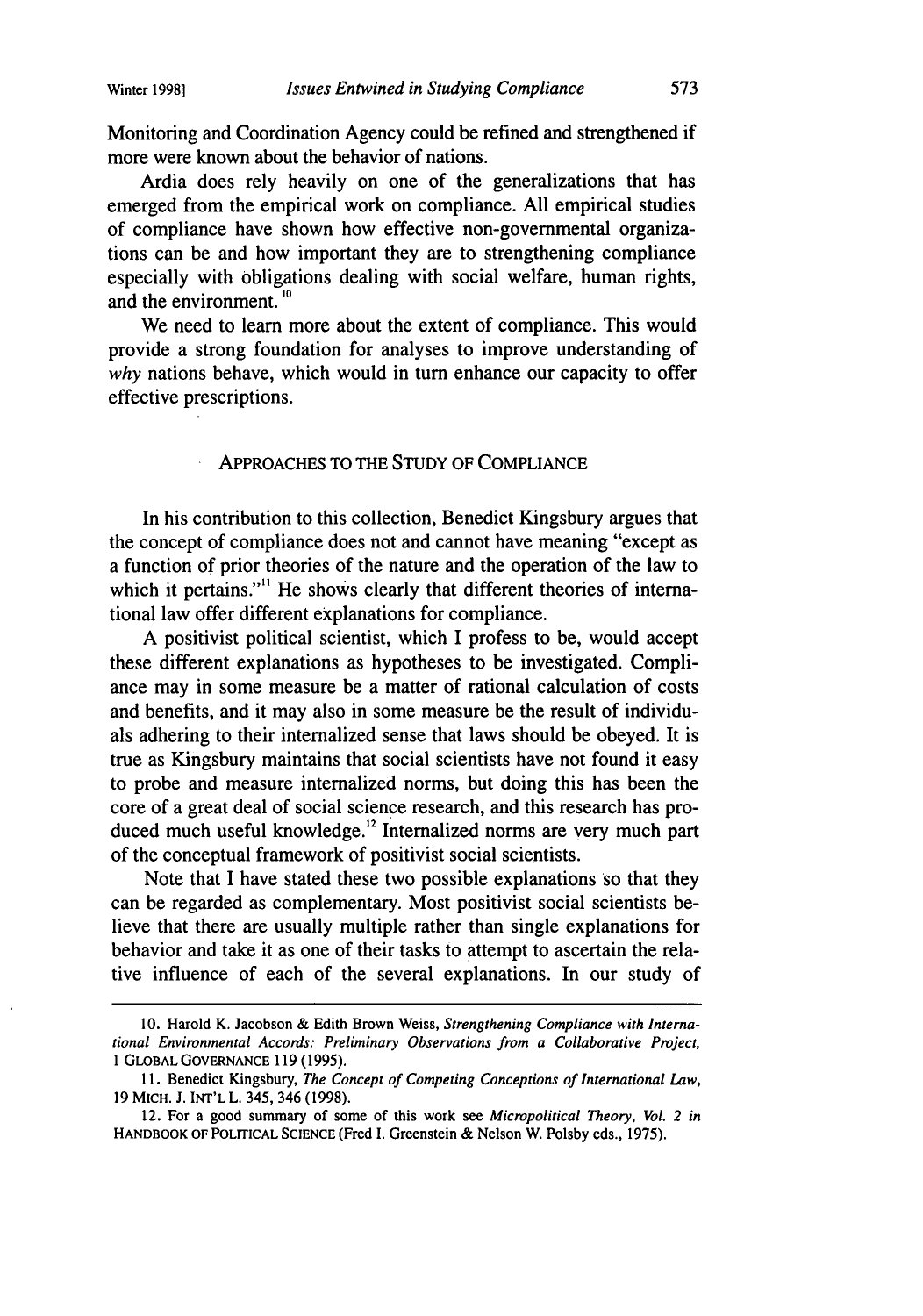compliance with international environmental accords, Edith Brown Weiss and I and our collaborators,<sup>13</sup> found that compliance was affected by four clusters of variables: (1) Characteristics of the Activity; (2) Characteristics of the Accord; (3) Characteristics of the International Environment; and (4) and Characteristics of the Country. Cost-benefit calculations were involved in only a few of the more than thirty variables that we determined had an effect on compliance. This list of variables included attitudes and values of both general publics and leadership elites.

Although positivist social scientists believe that there are generally multiple explanations for behavior, we also seek to discover the most parsimonious explanations possible. Thus, when we find a variable that explains a large proportion of the variance in behavior, we emphasize it. George Downs contribution to this collection is in this tradition. Drawing on the insights of game theory, he develops an elegant theory concerning the circumstances in which enforcement will make important contributions to compliance.

Kingsbury also argues that theoretical work is needed to clarify and make cognizable within standard international relations theories the distinctive features of law. I could not agree more with this argument. For many years after the Second World War, social scientists studying international relations ignored institutions, particularly international law, in their quest to gain a positivist understanding of behavior. Happily that period and the motivations that led to it are past, and institutions have been rediscovered.<sup>14</sup>

Downs' contribution is an example of the work that is being done by positivist social scientists in rediscovering institutions. The place of enforcement mechanisms in international accords is very much an institutional question. Downs' contribution analyzes the interaction between the subject matter covered in a treaty, the characteristics of the parties, and the relative importance of enforcement mechanisms. It does not provide a cookbook type recipe for drafting treaties, but it does pro-

<sup>13.</sup> Our research consortium included in addition to ourselves: Danae Aitchison, Murillo Aragao, Anthony Balinga, Laszlo Bencze, Erach Bharucha, Piers Blaikie, Stephen Bunker, Abram Chayes, Antonia Handler Chayes, James Clem, Ellen Comisso, Liz Economy, Fang Xiaoming, James Vincent Feinerman, Koichiro Fujikura, Michael Glennon, Saul Halfon, Peter Hardy, Allison Hayward, Ronald Herring, Philipp Hildebrand, Takesada Iwahashi, Jasmin Jagada, Sheila Jasanoff, Tim Kessler, Ron Mitchell, Elena Nikitina, Kenneth da Nobrega, Michel Oksenberg, Jonathan Richards, Gideon Rottem, Alberta Sbragia, Thomas Schelling, Cheryl Shanks, John A. Mope Simo, Alison Steward, David Vogel, Wu Zijin Zhang Shuqing, Andrea Ziegler, and William Zimmerman.

<sup>14.</sup> See JAMES G. MARCH & **JOHAN N. OLSEN,** REDISCOVERING INSTITUTIONS: **THE** ORGANIZATIONAL BASIS OF POLITICS (1989); ROBERT **0.** KEOHANE, INTERNATIONAL INSTITUTIONS **AND STATE** POWER (1989).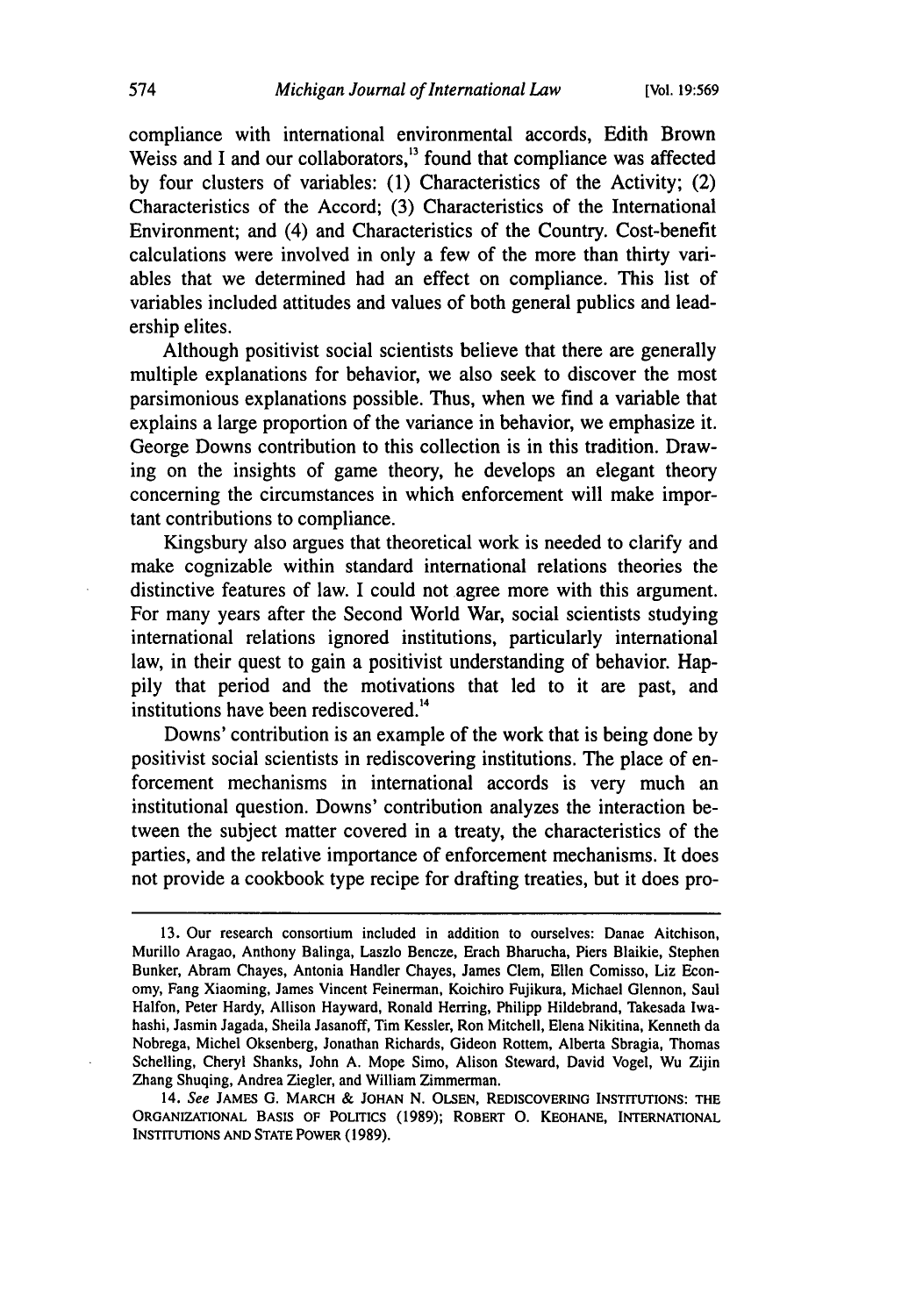vide insights that would be useful in such an exercise. In his *Foreword,* Alvarez cautions those engaged in compliance studies to avoid quixotic searches for "recipe books." Downs' contribution shows how scholarship can avoid this and provide knowledge that usefully clarifies policy choices.

Kingsbury is correct in arguing that the social science project of rediscovering institutions has not been completed and that the collaboration of positivist social scientists with international legal scholars can make a useful contribution to this project. The exploration of *why* nations behave is a perfect opportunity for this collaboration.

Kingsbury finally argues that not all international legal concerns about compliance can be encompassed in a positivist project. This is true, but there is also more to social science than can be encompassed in a positivist project. Positivist social science seeks to concentrate on factual statements and to avoid value judgments. Positivism is not the only philosophical strand in social science. Social criticism has always been an important component of social science. This has involved both critiques of existing institutions, policies, and outcomes and also defining more desirable conditions. It is probably the case that normative orientations have greater prominence in international legal studies than they do in social science, but there are certainly common elements of normative work in both streams of scholarship. To date, the social scientists who most actively have been involved in compliance studies have generally been positivists, but others with different orientations could and should be enlisted. Their involvement will be increasingly needed as compliance studies progress from analysis to prescription. Prescriptions rest on value judgments, which are not the forte of positivists.

# THE EXPANDING DOMAIN OF INTERNATIONAL REGULATION

The increasing waves of international regulation to which Alvarez referred in the *Foreword* to this collection have expanded greatly the domain of regulation. As international regulation has expanded into areas that previously were the exclusive province of nation states new issues regarding compliance have arisen. Procedural innovations have accompanied the expansion of the domain of international regulation. The appropriateness and efficacy of these innovations are open questions. Moreover, as international regulation has become more deeply engaged with issues that previously were dealt with by nation states the same political and social forces that affect the treatment of these issues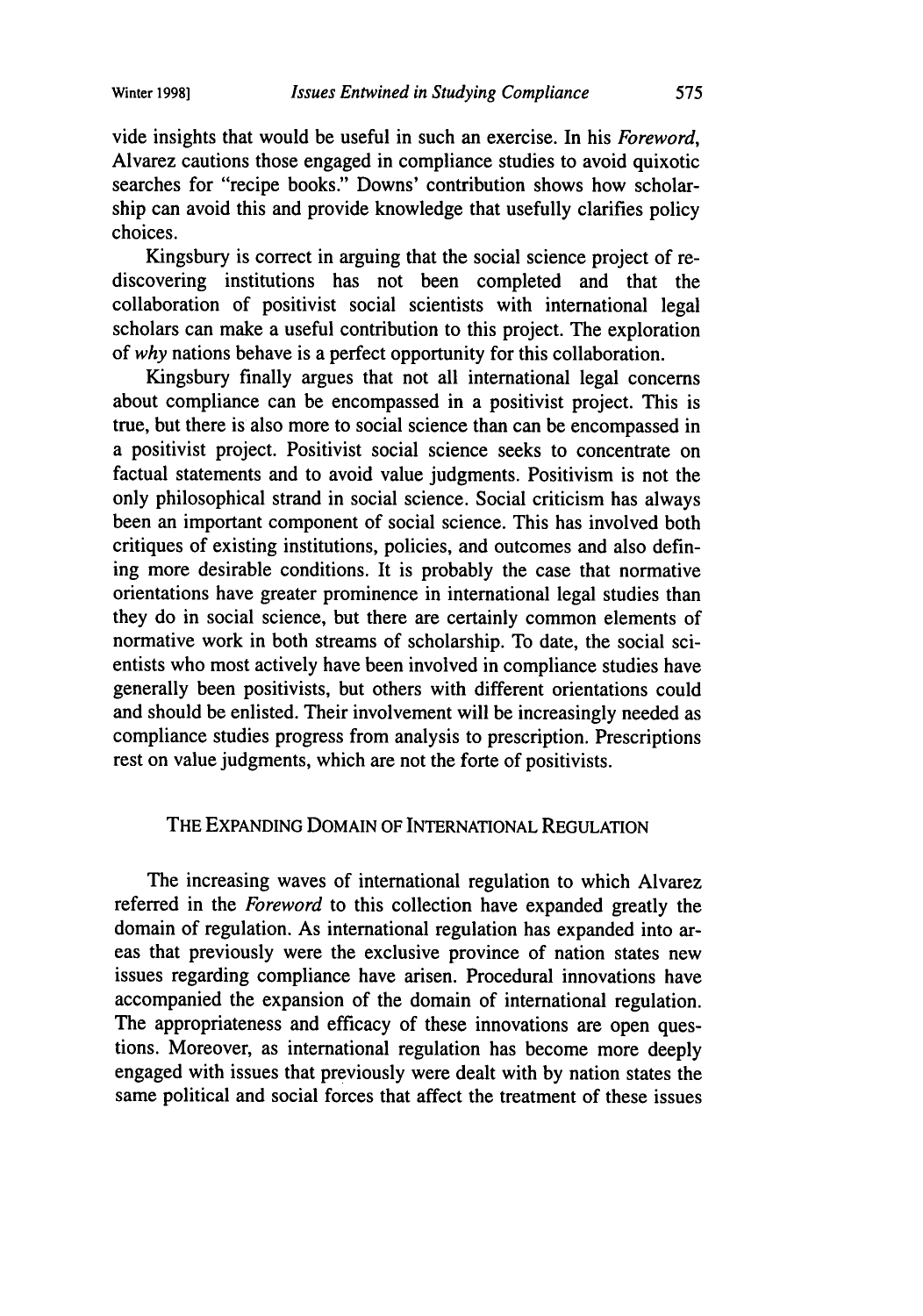within nations come into play when nations collectively attempt to deal with them.

Three contributions in this collection illustrate these points, those by Christopher C. Joyner, Natasha A. Affolder, and Kenneth J. Vandevelde. They are particularly interesting because they deal with issues-Antarctica, violations of humanitarian law, and international investment-that are different than those that are usually cited in discussions of these points; namely, social welfare, human rights, and the environment. Because these three issues involve individual and national security and significant financial stakes they are often more salient than the traditional set of issues, and thus the procedural innovations put in place in these areas probably receive greater immediate scrutiny than those put in place in other areas. The innovations are interesting in themselves, as are the contributions they make and the problems they create. The points that emerge from analysis of them have general applicability.

Joyner shows how the basic commitments set forth in the 1959 Antarctica Treaty<sup>15</sup> have been elaborated into a complex regime that regulates virtually all aspects of activity in the Antarctic region. The process of elaborating the regime has involved the adoption of recommended measures. This process developed in an ad hoc manner, then in 1995 was formalized. The recommended measures ultimately become hard law, but they become soft law as soon as they are adopted, and remain soft law until all Contracting Parties to the Antarctica Treaty approve them. The process allows great flexibility for governments; it also provides stimuli for them to come into compliance.

The Contacting Parties to the Antarctica Treaty are collectively managing a continent and its surrounding waters in ways that are analogous to ways that nation states have managed their territories. National governments frequently pass broad laws that are then elaborated by more detailed regulations that are adopted through more flexible procedures. The regulations themselves often contain provisions for flexibility in implementation. The process that Joyner analyzes is in many ways like this model. It could be applied in other areas of international regulation, particularly those of social welfare and the environment. One of the most salient findings of the project on compliance in which I have been engaged is that different countries have different problems in bringing their practices into compliance with international obligations. The process that Joyner describes seems admirably suited to dealing with these differences.

<sup>15.</sup> The Antarctic Treaty, Dec. 1, 1959, 12 U.S.T. 794,402 U.N.T.S. 71.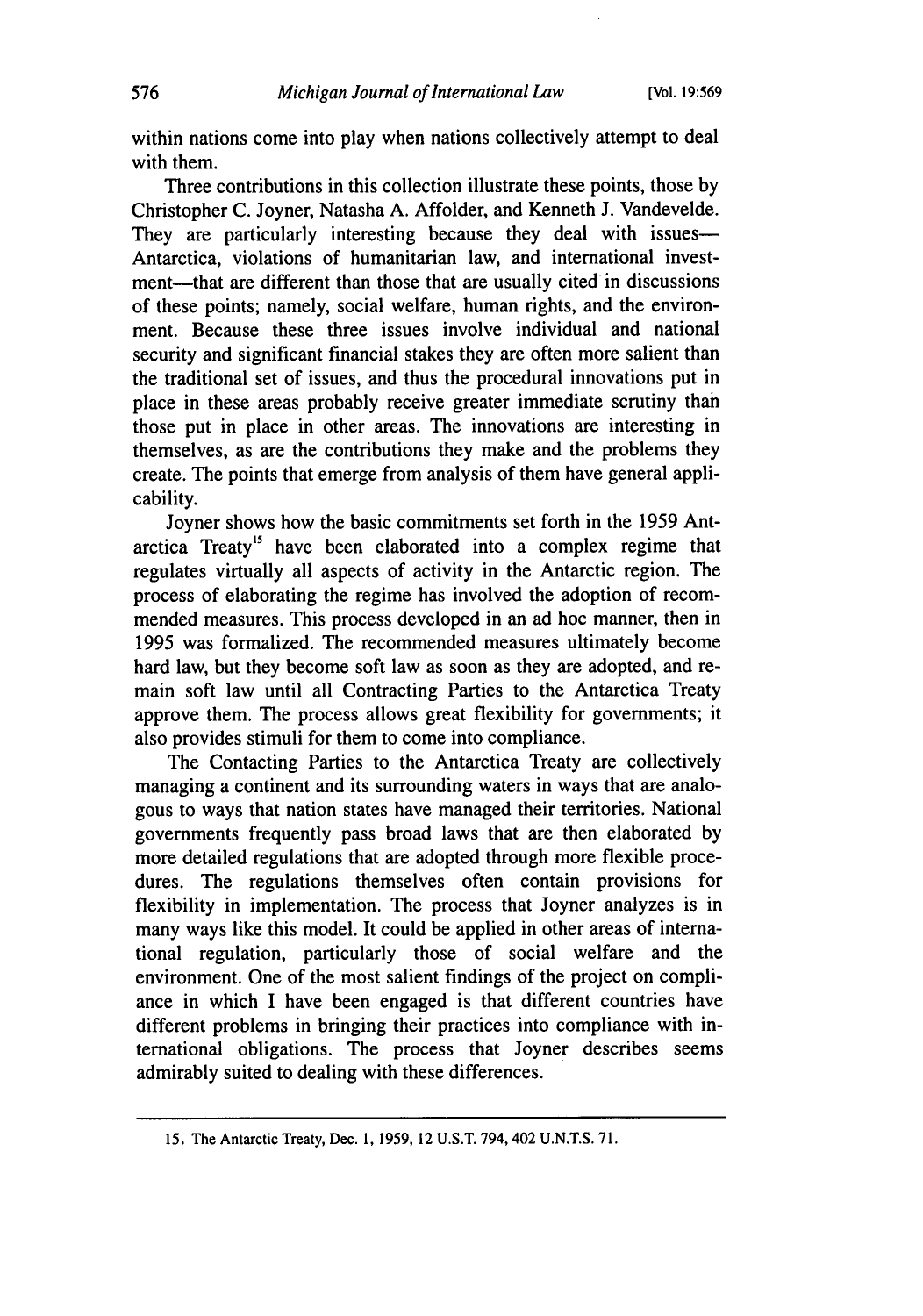In her contribution, Affolder deals with the decision of Trial Chamber II of the International Tribunal for the Prosecution of Persons Responsible for Serious Violations of International Humanitarian Law Committed in the Territory of the Former Yugoslavia, "to allow for the use of measures including confidentiality and anonymity to protect witnesses."<sup>16</sup> This decision has elicited both strong support and strong criticism." The issues that are involved have been controversial in national legal settings as well, and different countries lean toward different solutions. Affolder carefully analyzes the sources that the majority ruling and the dissenting opinion relied on to justify their arguments and conclusions. In terms of developing a broad understanding of compliance, her contribution illustrates how quickly detailed issues of legal procedure that have not previously been addressed, arise and how complicated it is to settle them. More broadly, her contribution makes it clear that when penalties are enforced for violations of norms the perceived legitimacy of the procedures through which violations and penalties are determined is crucially important.

Vandevelde deals with issues relating to compliance raised by Joyner and Affolder in a broader context. He shows how a regime has developed for the protection of foreign direct investment and describes this regime. The principal components of the regime are more than 1,300 bilateral investment treaties, more than two-thirds of which have been concluded since 1990. He argues that foreign direct investment is a crucial component of a liberal global economy, but for this component to be secure a multilateral agreement would be essential. This agreement should "deepen the global consensus on liberalization of investment flows," promote "a commitment to liberalism among domestic investors in host states," and provide "a multilateral framework for addressing market failures and curbing excessive redistribution programs."<sup>8</sup> The Organization for Economic Cooperation and Development has been sponsoring negotiations for such an agreement.

Vandevelde is absolutely right that for there to be substantial compliance by nations with a multilateral agreement on foreign direct investment the first step would have to be to strengthen the global consensus on the many issues involved, and he correctly perceives that this could not be achieved unless there were agreed ways of addressing market failures.

<sup>16.</sup> Natasha A. Affolder, *Tadi6, The Anonymous Witness and the Sources of International Procedural Law,* 19 MICH. **J.** INT'L L. 445,446 (1998).

<sup>17.</sup> *See* Christine M. Chinkin, *Due Process and Witness Anonymity,* 91 **AM.** J. INT'L L. 75 (1997); Monroe Leigh, *Witness Anonymity is Inconsistent with Due Process,* 91 AM. **J.** INT'L L. 75 (1997).

<sup>18.</sup> Kenneth J. Vandevelde, *Sustainable Liberalism and the International Investment Regime,* 19 MICH. J. INT'L L. 373, 396 (1998).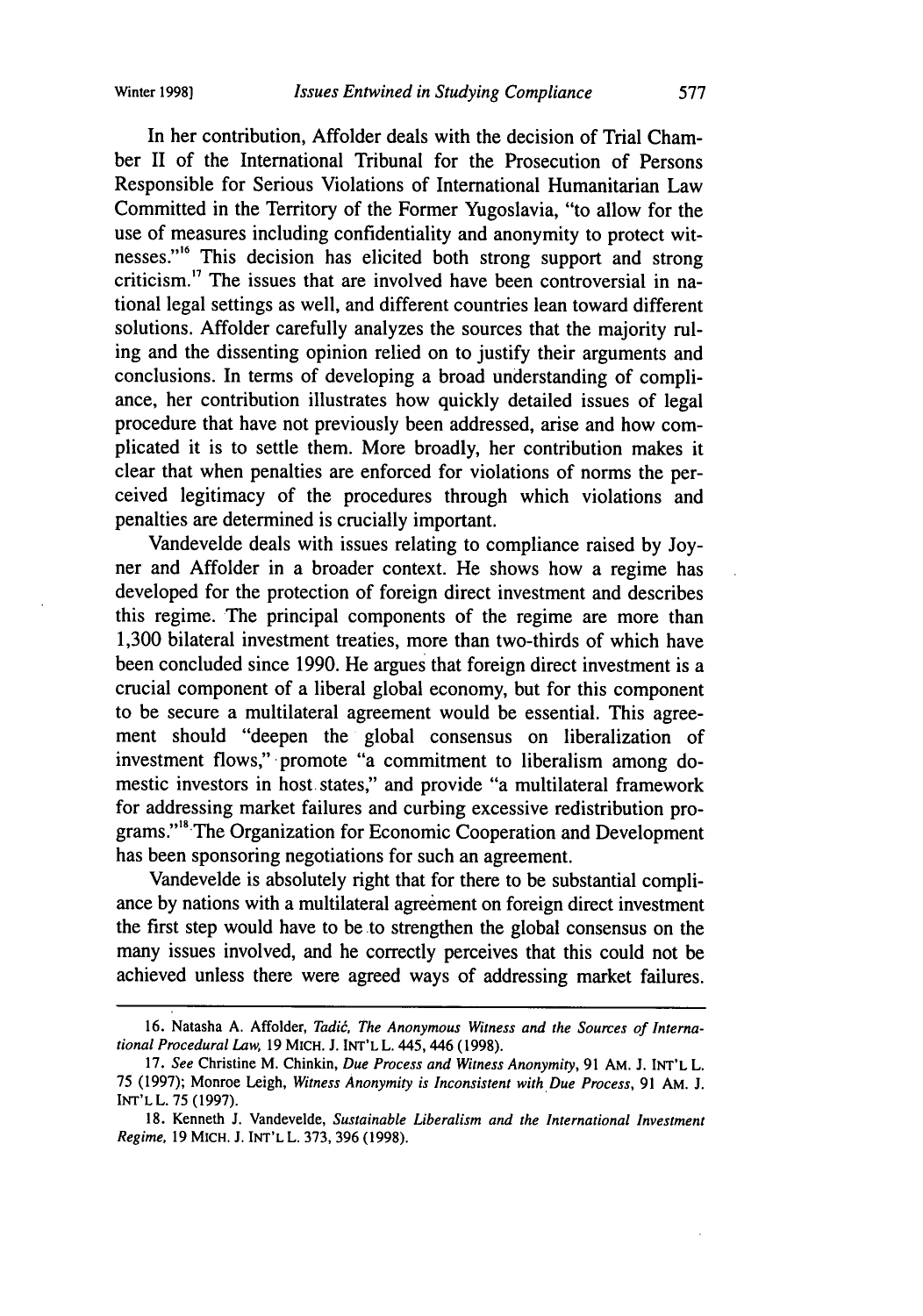Consensus could be developed and strengthened through the negotiations themselves. The issues involved have been addressed within nation states. They, however, have not been addressed collectively in a detailed way. There are differences among nation states in the ways that they have settled the issues. In this broad context of actions that would seriously affect entire economies, Vandevelde clearly sees the need for the perceived legitimacy of the regulations and the means for enforcing them. The need for flexibility comes through throughout his analysis.

#### **CONCLUSION**

The three contributions on which I have just commented explain why a traditional subject in international law has achieved renewed prominence, why new questions have been raised in this traditional subject matter area, and why the answers that have been given to both old and new questions have new dimensions. Compliance is a subject with which international law has long been concerned. Legal scholarship has produced a rich literature on the subject, and the best of this literature has always been concerned with *why* nations behave."9

What is new is that the focus of and requirements for international regulation have expanded. Traditional international regulation dealt with issues that arose at nations' borders, war and international trade and matters directly related to these issues such as arms control. Increasingly international regulation deals with issues that arise within nations' borders.<sup>20</sup> This has been forced by the pressures that a growing global population has placed on the earth, by increasing economic integration among nations' economies, and by a growing sensitivity to and desire to achieve respect for human dignity.

Some aspects of the answers to the question why do nations respect the norm that States should not use military force to settle territorial disputes apply to the question how can nations be induced to cease production of ozone depleting substances, but the issues are so different that there must be a strong presumption that beyond common explanations there are separate explanations in each case. The theoretical and empirical studies that have been conducted so far demonstrate that this

<sup>19.</sup> For a relatively recent summary of this traditional scholarship see ROGER FISHER, IMPROVING COMPLIANCE **WITH INTERNATIONAL** LAW **(1981).**

<sup>20.</sup> *See* ROBERT Z. LAWRENCE, **REGIONALISM,** MULTILATERALISM, **AND** DEEPER INTEGRATION (1996). The preface to this volume and to the other volumes that have been produced **by** the Brookings Studies on Integrating National Economies makes this argument clearly and sharply.